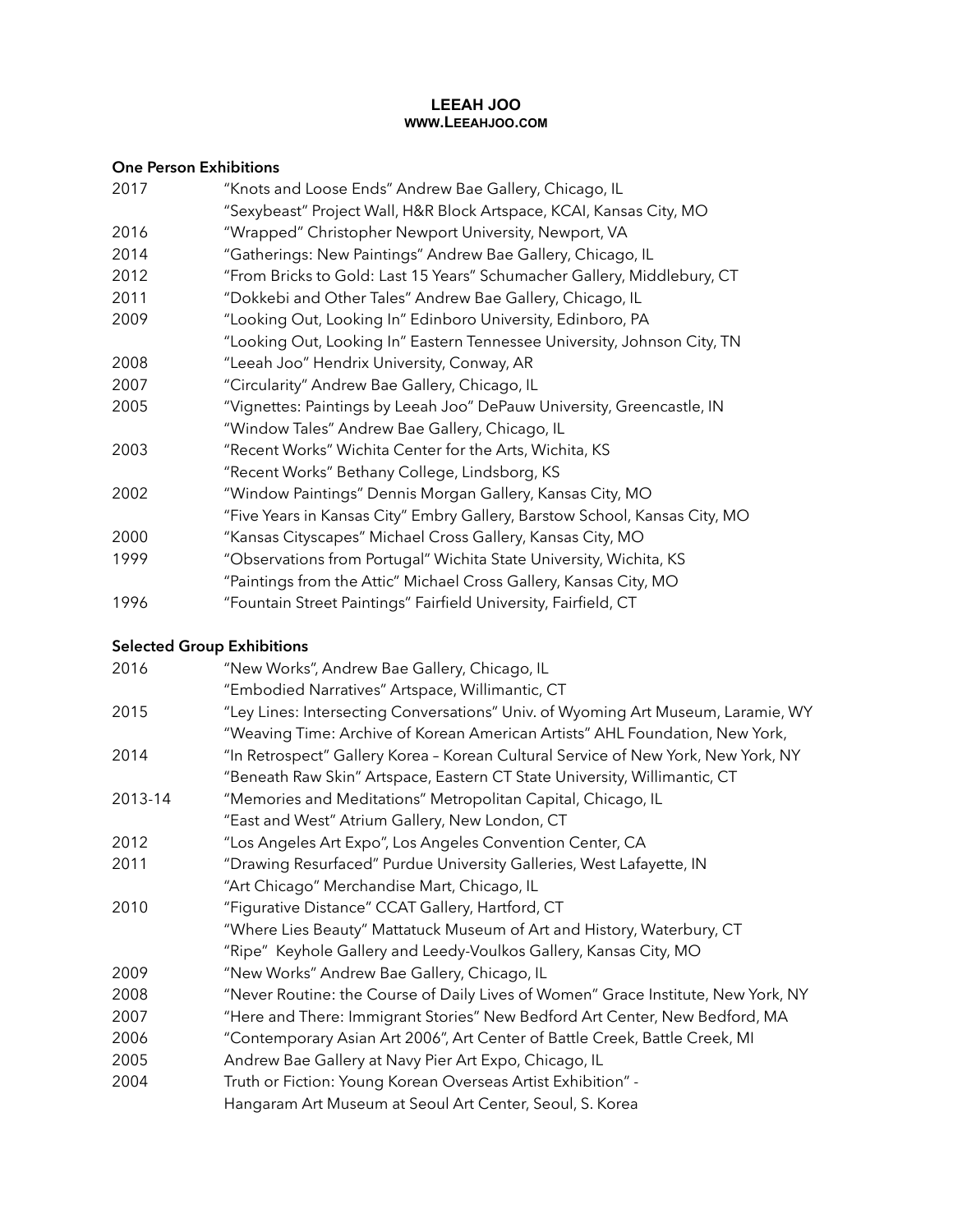| Annual Invitational - Korean Cultural Center, Los Angeles, CA             |
|---------------------------------------------------------------------------|
| Andrew Bae Gallery at Navy Pier Art Expo, Chicago, IL                     |
| "Landscape Unlimited" - The Fine Arts Building Gallery, Chicago, IL       |
| Summer Group Exhibition, Dennis Morgan Gallery, Kansas City, MO           |
| "Perceptual Experience: A Decade of Contemporary American Figure Drawing" |
| - Frye Art Museum, Seattle, WA                                            |
| "New Talent" - Gross McCleaf Gallery, Philadelphia, PA                    |
| "Gathering Influences" - H&R Block Artspace, Kansas City, MO              |
| "Small Packages" - Wood Street Gallery and Sculpture Garden, Chicago, IL  |
| "Kansas City Flat Files" - H&R Block Artspace, Kansas City, MO            |
| "Charlotte Street Fund Exhibition" - H&R Block Artspace, Kansas City, MO  |
| "New Faculty" - H&R Block Artspace, Kansas City, MO                       |
| Benefit Exhibition - Bellwether Gallery, Brooklyn, NY                     |
| "Supermarket 1999" - Lamar University, Beaumont, TX                       |
| "Realism 98" - Stage Gallery, Merrick, NY                                 |
| "Women in Visual Arts" - Erector Gallery, New Haven, CT                   |
| "International Perspectives" - University of New Haven, West Haven, CT    |
| "6 Schools Faculty Exhibition" - Artspace, New Haven, CT                  |
| "Halpert Biennial" - Appalachian State University, Boone, NC              |
| "Connecticut Women Artists" - University of Hartford, Hartford, CT        |
| "Painting Today" - Erector Gallery, New Haven, CT                         |
| "New Talent" - Alpha Gallery, Boston, MA                                  |
|                                                                           |

### **Awards and Honors**

| 2016-17 | MacMillan-Stewart Painting Chair, Maryland Institute College of Art, Baltimore, MD |
|---------|------------------------------------------------------------------------------------|
| 2013    | A.R.T. Grant Recipient, Berkshire Taconic Foundation                               |
| 2013    | Puffin Foundation Grant Recipient                                                  |
| 2008    | Connecticut Commission on Culture and Tourism Grant Recipient                      |
| 2006    | Pollock Krasner Foundation Grant Recipient                                         |
| 2004    | George Sugarman Foundation Grant Recipient                                         |
| 2001    | Charlotte Street Fund Recipient                                                    |
| 1996    | Helen W. Winternitz Award, Yale School of Art, New Haven, CT                       |

# **Bibliography**

Robin Tung, "Interview with Leeah Joo" Daily Serving, Web. December 13, 2013. Martha Vickery, "In Mind's Eye: Leeah Joo's Paintings" Korean Quarterly, August 2013; 40-43. Print. Yolanda Green, "A Silent Guide: Works from River North" Chicago Art Magazine, Web. Jan 18, 2011. Tracy O'Shaughnessy, 'Where Beauty Lies" Republican-American, June 29, 2010. Print. Korean Beacon, "[Visiting Korean artist Leeah Joo",](http://www.koreanbeacon.com/2009/01/26/visiting-korean-artist-leeah-joo-presents-lecture-to-inspiring-artists/) Korean Beacon, Web.January 26, 2009. [Alaina Akens,](http://www.easttennessean.com/search?q=author:) "Visiting Korean Artist Leeah Joo Presents Lecture to Inspiring Artists" East Tennessean, Web. January 26, 2009 Depauw University Press, "Vignettes: Paintings by Leeah Joo at Peeler Art Center" DePauw University

- New and Media, Web. September 29, 2005.
- Alan G. Artner, "Leeah Joo's Stortytelling Works" *Chicago Tribune*, March 25, 2005. Print.

Katherine Rook Lieber, "Leeah Joo" *Artscope.net.* Web. March 18, 2005.

Michael Workman, "Unsolved Mysteries" *Newcitychicago.com.* Web. March 19, 2005.

Bridgette R. McCullough, "Leeah Joo, Window Tales" TimeOut Chicago, Web. January 6, 2005.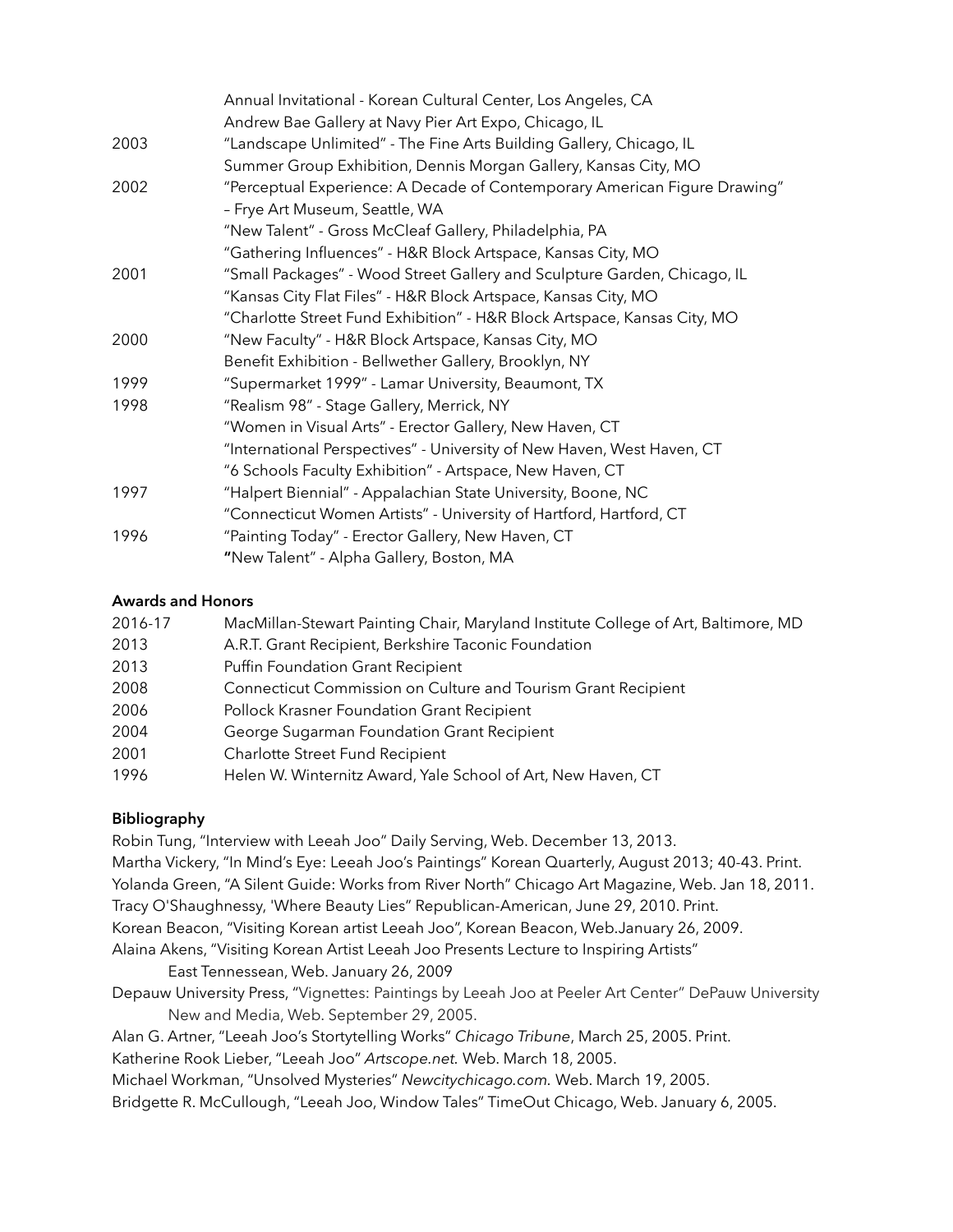Teggi Moon, "Six Korean Artists Selected" *The Korea Times (L.A. edition)*, October 7, 2004. Print. "Korean Artists Stand Out…" *The Korea Daily (L.A. edition),* October 12, 2004. Print. Mi-Jin Kim, "Review: Truth and Fiction" *Seoul Art Center Magazine*, August 2004. Print. Dong-Hyun Yu, "Young Artists' Reaction" *Wolganmisool*, August 2004. Print. Yun-Mee Lee, "Young Artists' Truth and Fiction" *Herald Media*, July 2004. Print. Young-Jin Kim, "Adventures from Foreign Lands…" *Misulsegae*, July 2004. Print. Min-suk, Suh, "The Truth and Fiction in Art" *Seoul Art Center Magazine*, July 2004. Print. Christopher Swetala, "Intimation through a Veiled Window", *Review: News, Features and Art in KC*, February/March 2003. Print. Alice Thorson, "Panes and Pleasures", *Kansas City Star*, December 13, 2002: 29. Print. Theresa Bembnister, "A Glass Act", *Pitchweekly*, December 5-11, 2002:37. Print. Kate Hackman, "Charlotte Street Exhibition Opens" *Review*, September 2001: 29-33. Print. Kate Hackman, "Charlotte Street Fund", *Review*, April 2001:14. Print. Alice Thorson, "Winning Works", *Kansas City Star*, April 2001: I1-I3. Print. Lisa Fanning, "Joo at Michael Cross", *Review,* November 2000, Vol 3, No. 1: 41. Print. Jan Marsh, "Faculty Show at Block" *Review*, October 2000, Vol 2, No. 12: 33. Print. Elisabeth Kirsch, "A block party for creative versatility: Extraordinary diversity" *K.C. Star*, Sept. 1, 2000. Print. Elisabeth Kirsch, "Cat Always Comes Back: Paintings from the Attic" Ka*nsas City Star*, April 18, 1999: 16-18. Print.

Christopher Leitch, "A Room with a View of One's Own" *Review*, May 1999, No.7: 18. Print.

#### **Publications**

*Ley Lines*, Harvey Hix, Ontario: Wilfrid Laurier University Press, 2014. *Charlotte Street Foundation, 10 years*; Charlotte Street Foundation, Kansas city, MO, 2007 *Truth and Fiction, Young Korean Overseas Artists*, Seoul, Korea: Seoul Art Center and Hangaram Art Museum, 2004 *Perception of Appearance, A Decade of Contemporary American Figure Drawing*, Norman Lundin,

Seattle, WA: University of Washington Press and Frye Art Museum. 2002 *New Letters, A Magazine of Writing and Art*, Vol 67, No. 1, Kansas City, MO: UMKC. 2000

#### **Visiting Artist Lectures and Workshops**

| 2017 | Maryland Institute College of Art                                           |
|------|-----------------------------------------------------------------------------|
| 2016 | Christopher Newport University, Newport News, VA                            |
|      | Stepping Stone Childrens Museum, Norwalk, CT                                |
| 2012 | Fairfield University, CT                                                    |
|      | Westover School, Middlebury, CT                                             |
| 2010 | Mattatuck Museum, Waterbury, CT                                             |
| 2009 | Eastern Tennessee University, Johnson City, TN                              |
|      | Edinboro University, Edinboro, PA                                           |
| 2008 | Visiting Artist, Hendrix College, Conway, AR                                |
| 2005 | Visiting Artist, DePauw University, Greencastle, IN                         |
| 2003 | Visiting Artist, University of Kansas, Lawrence, KS                         |
|      | Visiting Artist, Bethany College, Lindsborg, KS                             |
| 2002 | Visiting Artist, Barstow School, Kansas City, MO                            |
|      | Friends of Art Artist Lecture Series, Nelson-Atkins Museum, Kansas City, MO |
| 1999 | Visiting Artist, Wichita State University, Wichita, KS                      |
|      |                                                                             |